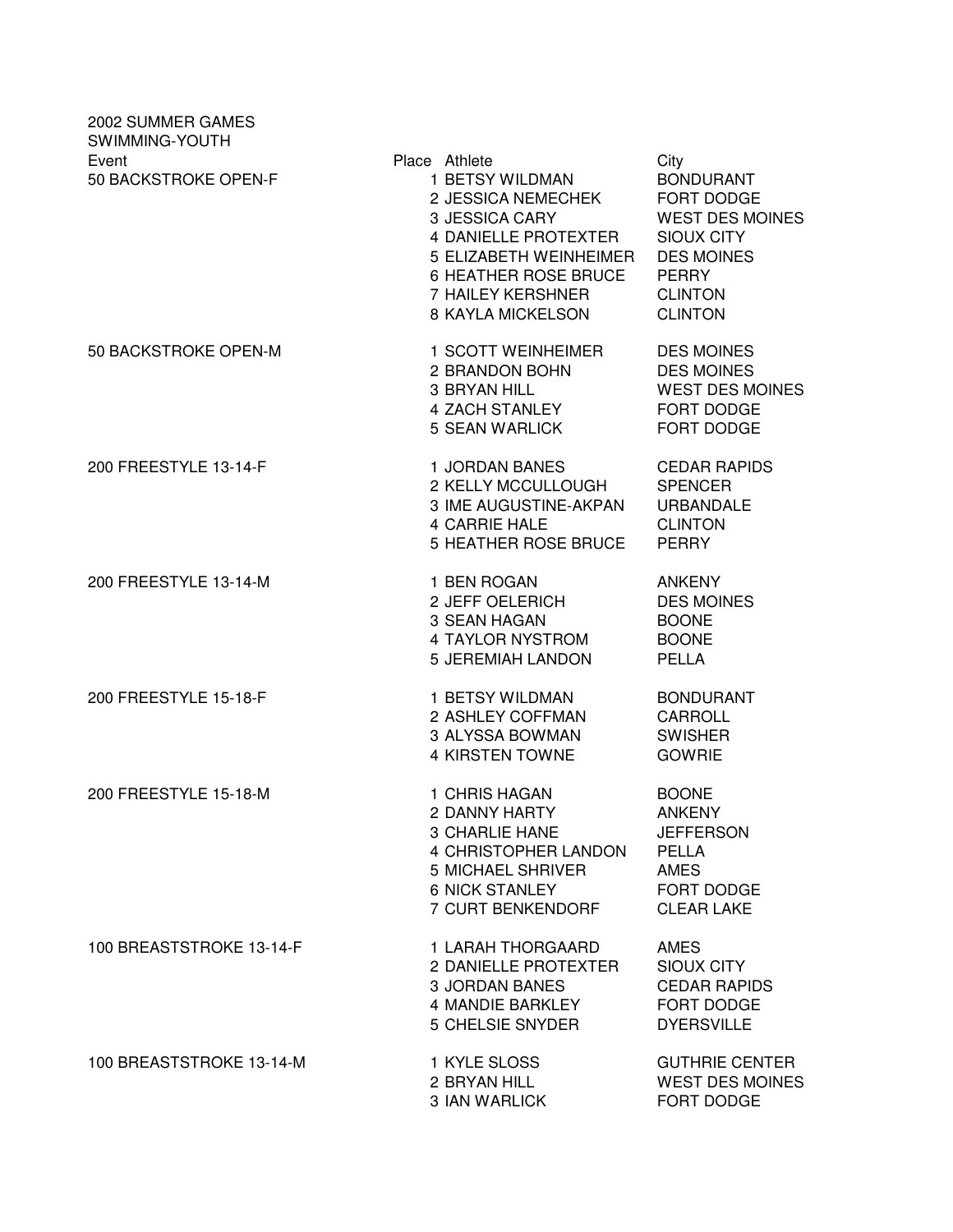|                          | 4 DARREN BACON<br>5 ANDREW MILLER<br>6 BLAKE CAVANAGH                                                                                                                                    | <b>MARSHALLTOWN</b><br><b>NEWTON</b><br><b>WILLIAMS</b>                                                                                                                          |
|--------------------------|------------------------------------------------------------------------------------------------------------------------------------------------------------------------------------------|----------------------------------------------------------------------------------------------------------------------------------------------------------------------------------|
| 100 BREASTSTROKE 15-18-F | 1 ASHLEY COFFMAN<br>2 JESSICA SHOLLEY<br>3 BECCA MOELLER<br>4 BECCA FEVOLD<br>5 KATHERINE MILLER                                                                                         | CARROLL<br><b>PERRY</b><br><b>CEDAR RAPIDS</b><br><b>GOWRIE</b><br><b>NEWTON</b>                                                                                                 |
| 100 BREASTSTROKE 15-18-M | 1 DANNY HARTY<br>2 CURT BENKENDORF<br>3 C.J. STREHLOW<br>4 NICK STANLEY                                                                                                                  | ANKENY<br><b>CLEAR LAKE</b><br><b>AMES</b><br>FORT DODGE                                                                                                                         |
| 100 BUTTERFLY 13-14-F    | 1 KELLY MCCULLOUGH<br>2 ANN MCMINIMEE<br>3 JESSICA CARY<br>4 IME AUGUSTINE-AKPAN<br><b>5 CARRIE HALE</b>                                                                                 | <b>SPENCER</b><br><b>CARROLL</b><br><b>WEST DES MOINES</b><br><b>URBANDALE</b><br><b>CLINTON</b>                                                                                 |
| 100 BUTTERFLY 13-14-M    | 1 BEN ROGAN<br>2 IAN WARLICK                                                                                                                                                             | <b>ANKENY</b><br>FORT DODGE                                                                                                                                                      |
| 100 BUTTERFLY 15-18-F    | 1 KIRSTEN TOWNE<br>2 JESSICA SHOLLEY                                                                                                                                                     | <b>GOWRIE</b><br><b>PERRY</b>                                                                                                                                                    |
| 100 BUTTERFLY 15-18-M    | 1 CHRIS HAGAN<br>2 RICKY PHILLIPS<br><b>3 SEAN WARLICK</b>                                                                                                                               | <b>BOONE</b><br><b>HUMBOLDT</b><br>FORT DODGE                                                                                                                                    |
| 50 FREESTYLE 13-14-F     | 1 ANN MCMINIMEE<br>2 JORDAN BANES<br>3 LARAH THORGAARD<br>4 IME AUGUSTINE-AKPAN<br>5 DANIELLE PROTEXTER<br>6 MANDIE BARKLEY<br>7 CARRIE HALE<br>8 CASSIDY APPLEGATE<br>9 KAYLA MICKELSON | CARROLL<br><b>CEDAR RAPIDS</b><br><b>AMES</b><br>URBANDALE<br><b>SIOUX CITY</b><br>FORT DODGE<br><b>CLINTON</b><br><b>URBANDALE</b><br><b>CLINTON</b>                            |
| 50 FREESTYLE 13-14-M     | 1 BEN ROGAN<br>2 KYLE SLOSS<br>3 JEFF OELERICH<br>4 TAYLOR NYSTROM<br>5 SEAN HAGAN<br><b>6 BRYAN HILL</b><br>7 DARREN BACON<br>8 BLAKE CAVANAGH<br>9 ANDREW MILLER                       | <b>ANKENY</b><br><b>GUTHRIE CENTER</b><br><b>DES MOINES</b><br><b>BOONE</b><br><b>BOONE</b><br><b>WEST DES MOINES</b><br><b>MARSHALLTOWN</b><br><b>WILLIAMS</b><br><b>NEWTON</b> |
| 50 FREESTYLE 15-18-F     | 1 CHRISTINA DOWD                                                                                                                                                                         | <b>PERRY</b>                                                                                                                                                                     |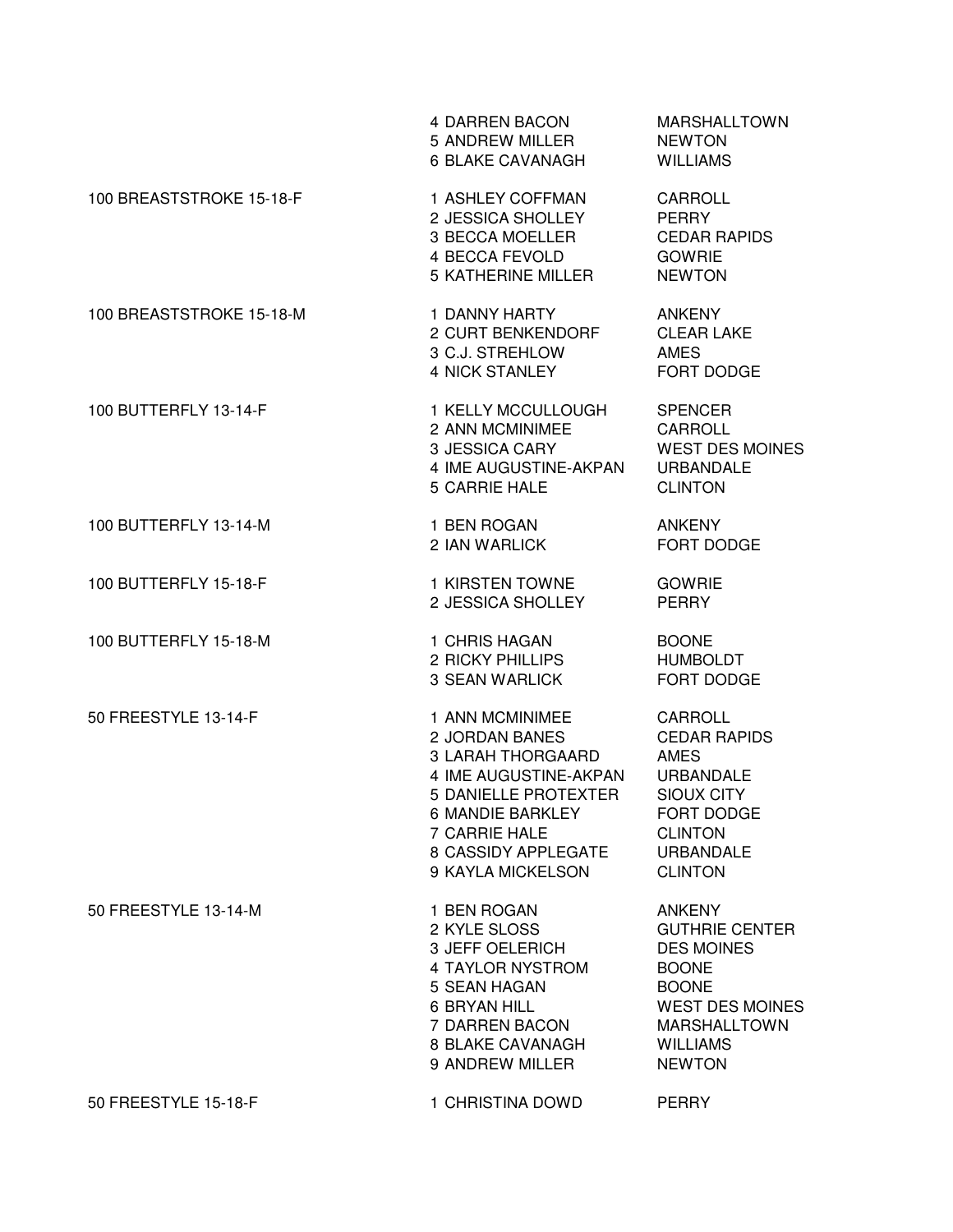|                              | 2 ALLISON MCALPIN<br>3 BECCA MOELLER<br>4 JESSICA SHOLLEY<br>5 ELIZABETH WEINHEIMER<br>6 ALYSSA BOWMAN<br>7 KATHERINE MILLER                                                                                                                                            | <b>CLARINDA</b><br><b>CEDAR RAPIDS</b><br><b>PERRY</b><br><b>DES MOINES</b><br><b>SWISHER</b><br><b>NEWTON</b>                                                                                                            |
|------------------------------|-------------------------------------------------------------------------------------------------------------------------------------------------------------------------------------------------------------------------------------------------------------------------|---------------------------------------------------------------------------------------------------------------------------------------------------------------------------------------------------------------------------|
| 50 FREESTYLE 15-18-M         | 1 BRANDON BOHN<br>2 CHRIS HAGAN<br><b>3 CHARLIE HANE</b><br>4 MICHAEL SHRIVER<br>5 CHRISTOPHER LANDON<br>6 C.J. STREHLOW<br><b>7 NICK STANLEY</b><br>8 SCOTT WEINHEIMER<br>9 RICKY PHILLIPS<br>10 CURT BENKENDORF<br><b>11 ZACH STANLEY</b><br><b>12 CHARLES BROCK</b>  | <b>DES MOINES</b><br><b>BOONE</b><br><b>JEFFERSON</b><br><b>AMES</b><br><b>PELLA</b><br><b>AMES</b><br>FORT DODGE<br><b>DES MOINES</b><br><b>HUMBOLDT</b><br><b>CLEAR LAKE</b><br>FORT DODGE<br><b>MAQUOKETA</b>          |
| 100 INDIVIDUAL MEDLEY OPEN-F | 1 ANN MCMINIMEE<br>2 KELLY MCCULLOUGH<br><b>3 JESSICA CARY</b><br>4 ASHLEY COFFMAN<br><b>5 JESSICA NEMECHEK</b><br>6 KIRSTEN TOWNE<br>7 BECCA FEVOLD<br>8 ELIZABETH WEINHEIMER<br>9 KATHERINE MILLER<br><b>10 KAYLA MICKELSON</b>                                       | CARROLL<br><b>SPENCER</b><br><b>WEST DES MOINES</b><br><b>CARROLL</b><br>FORT DODGE<br><b>GOWRIE</b><br><b>GOWRIE</b><br><b>DES MOINES</b><br><b>NEWTON</b><br><b>CLINTON</b>                                             |
| 100 INDIVIDUAL MEDLEY OPEN-M | 1 DANNY HARTY<br>2 KYLE SLOSS<br><b>3 CHARLIE HANE</b><br><b>4 RICKY PHILLIPS</b><br>5 SEAN WARLICK<br><b>6 SCOTT WEINHEIMER</b><br>7 SEAN HAGAN<br>8 IAN WARLICK<br>9 DARREN BACON<br><b>10 BLAKE CAVANAGH</b><br><b>11 JEREMIAH LANDON</b><br><b>12 ANDREW MILLER</b> | <b>ANKENY</b><br><b>GUTHRIE CENTER</b><br><b>JEFFERSON</b><br><b>HUMBOLDT</b><br><b>FORT DODGE</b><br><b>DES MOINES</b><br><b>BOONE</b><br>FORT DODGE<br>MARSHALLTOWN<br><b>WILLIAMS</b><br><b>PELLA</b><br><b>NEWTON</b> |
| 25 FREESTYLE 8 AND UNDER-F   | 1 AMBER BREITHARTH<br>2 RACHEL SHRIVER<br>3 ELLE WESTERCAMP<br><b>4 KAYTLIN TIPPIN</b><br>5 ALEX STEPHENS<br><b>5 GRACE ELLIOTT</b><br>7 DANIELLE OLSON<br>8 HANNAH BONESTROO                                                                                           | <b>OGDEN</b><br><b>AMES</b><br><b>DES MOINES</b><br><b>WAUKEE</b><br><b>MARION</b><br><b>CLIVE</b><br><b>PERRY</b><br><b>AMES</b>                                                                                         |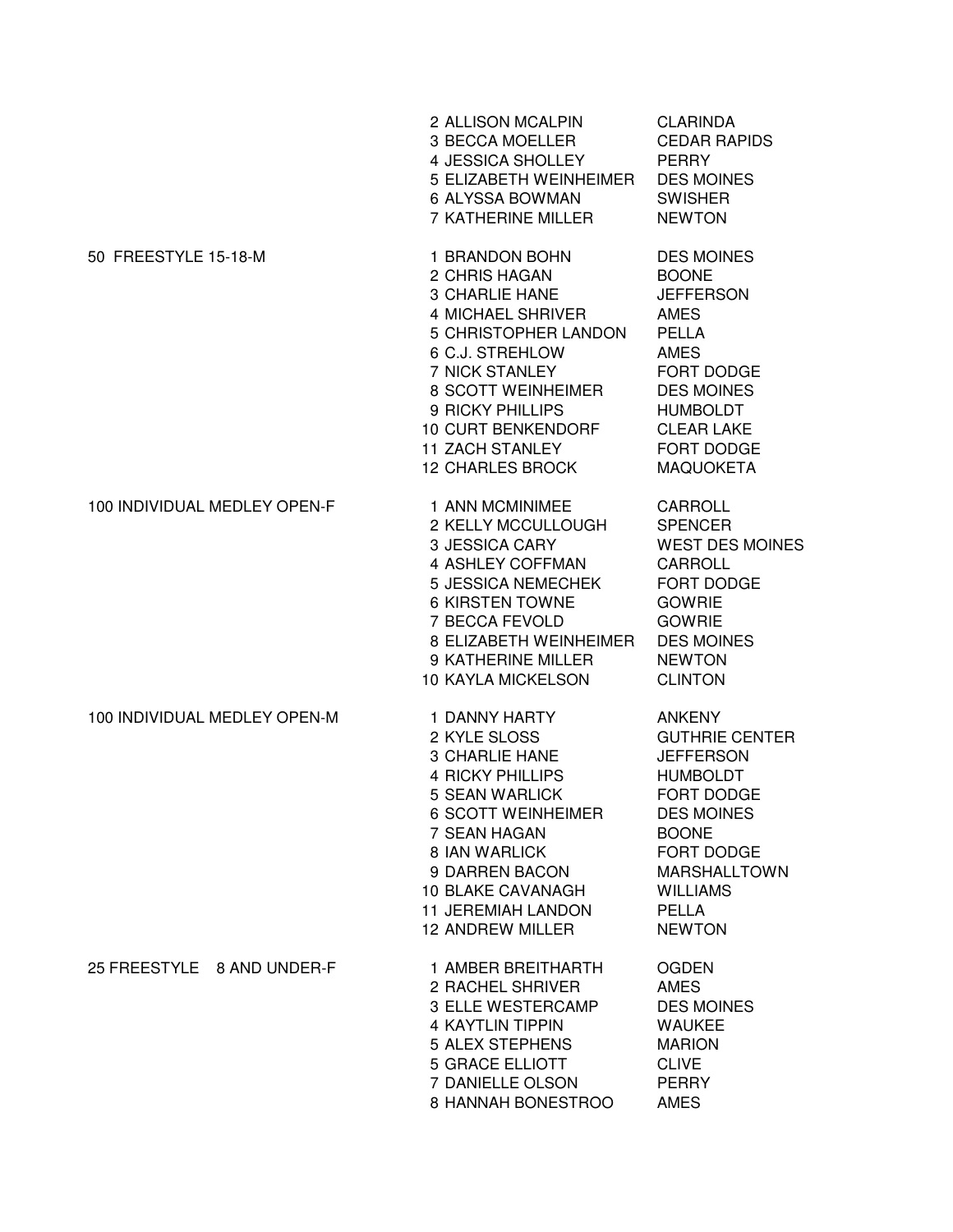|                            |              | 9 CASSIE SEAMAN<br>10 MADELINE BURNHAM<br><b>11 CAROLINE SNYDER</b>                                                                                                                                                                                                                                 | <b>ANKENY</b><br>PLEASANT VALLEY<br><b>DYERSVILLE</b>                                                                                                                                                                                                 |
|----------------------------|--------------|-----------------------------------------------------------------------------------------------------------------------------------------------------------------------------------------------------------------------------------------------------------------------------------------------------|-------------------------------------------------------------------------------------------------------------------------------------------------------------------------------------------------------------------------------------------------------|
| 25 FREESTYLE 8 AND UNDER-M |              | 1 CONER ELLIOTT<br>2 BRYAN BOESEN<br>2 TREY IMERMAN<br>4 KALEB WRIGHT<br>5 TRAVIS GREENWALD<br><b>6 JACKSON VANKIRK</b><br>7 MICHAEL STARK<br><b>8 MATTHEW BURKE</b><br>9 MATTHEW VAN BROGEN<br><b>10 JOE PROTEXTER</b><br>11 DAVID O'CONNELL<br><b>12 TOMMY MILLER</b><br><b>13 SAMUEL WOLF</b>    | <b>CLIVE</b><br><b>BOONE</b><br><b>GUTHRIE CENTER</b><br><b>PERRY</b><br><b>TIPTON</b><br><b>PERRY</b><br><b>AMES</b><br><b>AMES</b><br><b>NEWTON</b><br><b>SIOUX CITY</b><br><b>WEBSTER CITY</b><br><b>NEWTON</b><br><b>CLINTON</b>                  |
| 50 FREESTYLE               | $9 - 10 - F$ | 1 ENO AUGUSTINE-AKPAN<br>2 BRIANNA CARLBERG<br><b>3 HEATHER TOBIAS</b><br>4 SARAH BECK<br>5 LINDSEY TJERNAGEL<br>6 KARISSA BOHN<br>7 ERIN ROSSITER<br>8 TESS HAWLEY<br>9 JACKIE BLEICH<br><b>10 KATIE SPOONER</b><br><b>11 KIANA CASE</b><br><b>12 RACHEL CATALDO</b><br><b>13 LAUREL PROTEXTER</b> | <b>URBANDALE</b><br><b>STRATFORD</b><br><b>DES MOINES</b><br><b>DES MOINES</b><br><b>BOONE</b><br><b>DES MOINES</b><br><b>SPENCER</b><br><b>AMES</b><br><b>DAKOTA CITY</b><br><b>CLINTON</b><br><b>LAKE CITY</b><br><b>CLIVE</b><br><b>SIOUX CITY</b> |
| 50 FREESTYLE 9-10-M        |              | 1 BRICK IMERMAN<br>2 BRIAN BACON<br>3 COLE MALIN<br><b>4 ROBERT BURKE</b><br>5 CHRISTOPHER NIEBUR<br>6 KANE SEELEY<br>7 JOSHUA BACON<br>8 MATT BURNHAM<br>9 WEI-HSIAG WENG<br>10 BENJAMIN WOLF<br><b>11 RILEY WILLMAN</b><br><b>12 DUSTIN SMITH</b>                                                 | <b>GUTHRIE CENTER</b><br><b>MARSHALLTOWN</b><br><b>CARROLL</b><br><b>AMES</b><br><b>DES MOINES</b><br><b>PERRY</b><br><b>BOONE</b><br>PLEASANT VALLEY<br><b>AMES</b><br><b>CLINTON</b><br><b>MARSHALLTOWN</b><br><b>BOONE</b>                         |
| 50 FREESTYLE 11-12-F       |              | 1 JESSICA SHEEHY<br>2 ASHLEY DORAN<br>3 MEAGHAN NELSON<br><b>4 STEPHANIE ATKINS</b><br><b>5 KALEE HOBSON</b><br>6 MAGGIE SEAMAN<br>7 HALEY SUNDVOLD                                                                                                                                                 | <b>GUTHRIE CENTER</b><br><b>HARLAN</b><br><b>CEDAR RAPIDS</b><br><b>ALTOONA</b><br><b>DES MOINES</b><br><b>ANKENY</b><br><b>AMES</b>                                                                                                                  |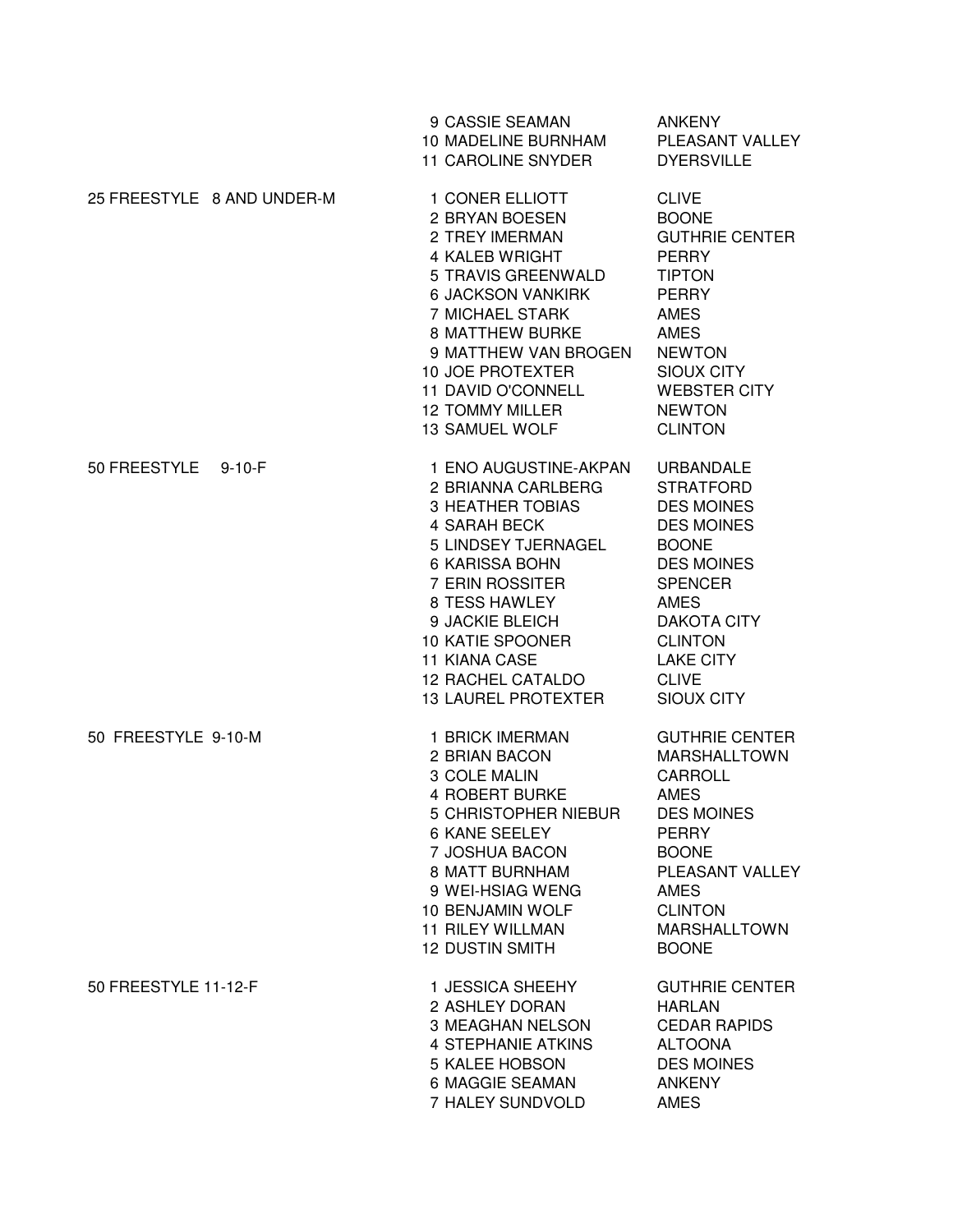|                               |              | 8 JEAN MARIE BORICH<br>9 KRISTA TIPPIN<br>10 LEESA TJERNAGEL<br><b>11 VERONICA HARTY</b><br><b>12 RILEY BANES</b><br><b>13 ABIGAIL BACON</b><br><b>14 KATIE STOUT</b><br><b>15 ANNA WEINHEIMER</b><br>16 ALYSSA ERLING<br>17 RANDI IMERMAN<br><b>18 STEPHANIE KOCH</b><br>19 JENNY O'CONNELL              | <b>AMES</b><br><b>WAUKEE</b><br><b>BOONE</b><br><b>ANKENY</b><br><b>CEDAR RAPIDS</b><br><b>MARSHALLTOWN</b><br><b>ANKENY</b><br><b>DES MOINES</b><br><b>CLINTON</b><br><b>GUTHRIE CENTER</b><br><b>BOONE</b><br><b>WEBSTER CITY</b>                              |
|-------------------------------|--------------|-----------------------------------------------------------------------------------------------------------------------------------------------------------------------------------------------------------------------------------------------------------------------------------------------------------|------------------------------------------------------------------------------------------------------------------------------------------------------------------------------------------------------------------------------------------------------------------|
| 50 FREESTYLE 11-12-M          |              | 1 SPENCER STEPHENS<br>2 CASEY SMITH<br>3 MATT O'CONNELL<br>4 BEN UNGS<br>5 REID IMERMAN<br>6 ROSS ENGEL<br>7 NICK BRUCE<br><b>8 NATHAN POTRATZ</b><br>9 STEPHEN STARK<br><b>10 MATTHEW SAXTON</b><br><b>11 JACOB MILLER</b><br><b>12 COLIN SHRIVER</b><br><b>13 NED PROTEXTER</b><br><b>14 CARL BROCK</b> | <b>MARION</b><br><b>BOONE</b><br><b>WEBSTER CITY</b><br><b>MARION</b><br><b>GUTHRIE CENTER</b><br><b>WEST DES MOINES</b><br><b>PERRY</b><br><b>CLINTON</b><br><b>AMES</b><br><b>AMES</b><br><b>PERRY</b><br><b>AMES</b><br><b>SIOUX CITY</b><br><b>MAQUOKETA</b> |
| 100 INDIVIDUAL MEDLEY         | $9 - 10 - F$ | 1 ENO AUGUSTINE-AKPAN<br>2 BRIANNA CARLBERG<br><b>3 HEATHER TOBIAS</b><br>4 SARAH BECK<br>5 MAGGIE WEBER<br>6 BECKY MILLER<br>7 KARLI PAYER<br>8 KIANA CASE<br>9 LAUREL PROTEXTER<br><b>10 KATIE SPOONER</b>                                                                                              | <b>URBANDALE</b><br><b>STRATFORD</b><br><b>DES MOINES</b><br><b>DES MOINES</b><br><b>SHENANDOAH</b><br><b>NEWTON</b><br><b>LAKE CITY</b><br><b>LAKE CITY</b><br><b>SIOUX CITY</b><br><b>CLINTON</b>                                                              |
| 100 INDIVIDUAL MEDLEY 9-10-M  |              | 1 ANDY BURNHAM<br>2 BRIAN BACON<br><b>3 BRICK IMERMAN</b><br>4 CHRISTOPHER NIEBUR<br>5 KANE SEELEY<br>6 JOSHUA BACON<br>7 WEI-HSIAG WENG                                                                                                                                                                  | PLEASANT VALLEY<br><b>MARSHALLTOWN</b><br><b>GUTHRIE CENTER</b><br><b>DES MOINES</b><br><b>PERRY</b><br><b>BOONE</b><br><b>AMES</b>                                                                                                                              |
| 100 INDIVIDUAL MEDLEY 11-12-F |              | 1 ASHLEY DORAN<br>2 JESSICA SHEEHY<br>3 MEAGHAN NELSON<br>4 MAGGIE SEAMAN<br><b>5 KRISTA TIPPIN</b>                                                                                                                                                                                                       | <b>HARLAN</b><br><b>GUTHRIE CENTER</b><br><b>CEDAR RAPIDS</b><br><b>ANKENY</b><br><b>WAUKEE</b>                                                                                                                                                                  |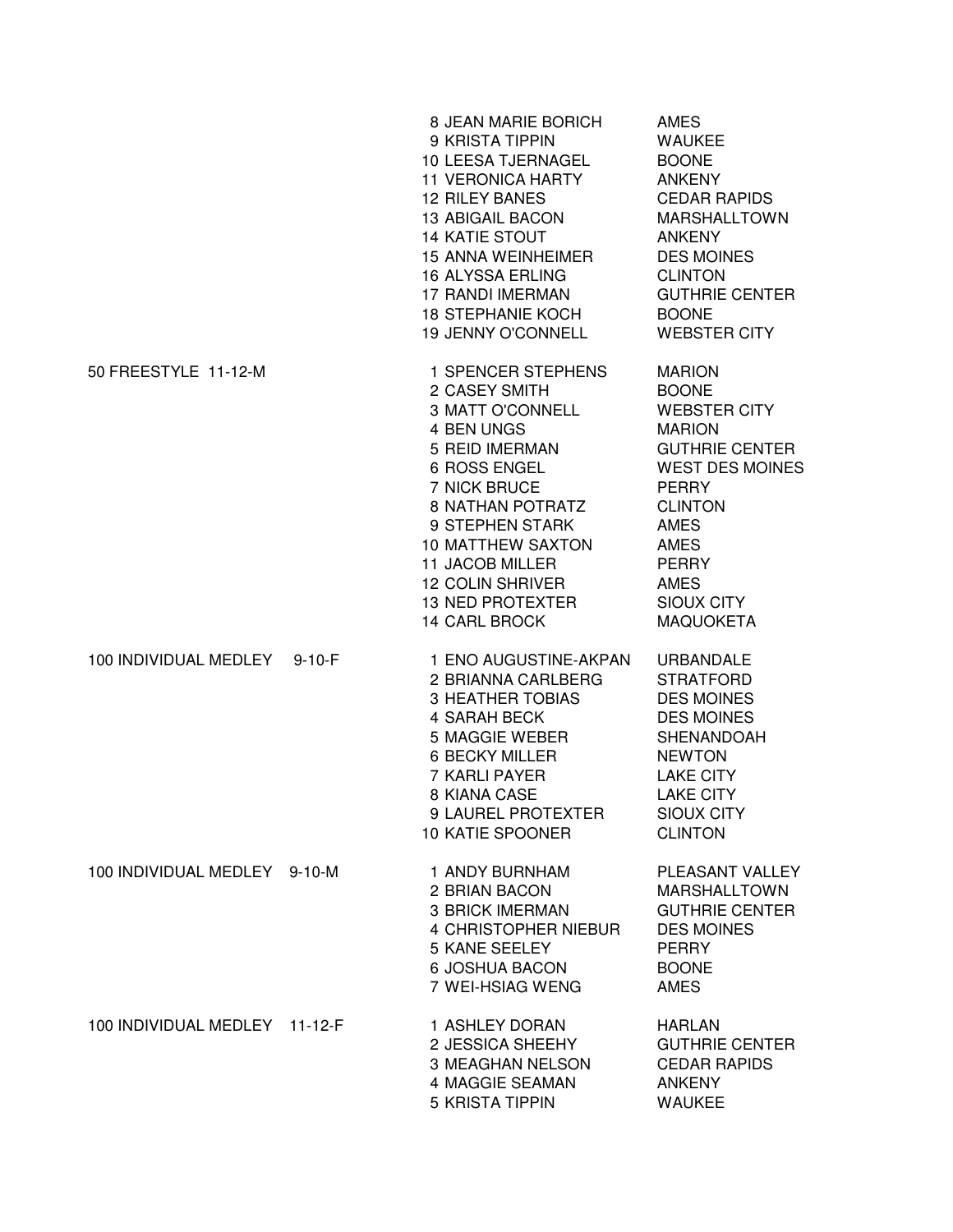|                                | 6 HALEY SUNDVOLD<br>7 KATIE STOUT<br>8 JEAN MARIE BORICH<br>9 ABIGAIL BACON<br>10 LEESA TJERNAGEL<br><b>11 VERONICA HARTY</b><br>12 ALYSSA ERLING<br><b>13 ANNA WEINHEIMER</b><br><b>14 MEGAN SUTER</b><br><b>15 RILEY BANES</b><br><b>16 RANDI IMERMAN</b><br>17 KAYLA HALE | <b>AMES</b><br><b>ANKENY</b><br><b>AMES</b><br><b>MARSHALLTOWN</b><br><b>BOONE</b><br><b>ANKENY</b><br><b>CLINTON</b><br><b>DES MOINES</b><br><b>CLINTON</b><br><b>CEDAR RAPIDS</b><br><b>GUTHRIE CENTER</b><br><b>CLINTON</b> |
|--------------------------------|------------------------------------------------------------------------------------------------------------------------------------------------------------------------------------------------------------------------------------------------------------------------------|--------------------------------------------------------------------------------------------------------------------------------------------------------------------------------------------------------------------------------|
| 100 INDIVIDUAL MEDLEY 11-12-M  | 1 CASEY SMITH<br>2 SPENCER STEPHENS<br>3 BEN UNGS<br>4 SCOTT STREHLOW<br>5 REID IMERMAN<br>6 ROSS ENGEL<br>7 BEN UTESCH<br><b>8 MATTHEW SAXTON</b><br>9 NICK BRUCE<br>10 COLIN SHRIVER<br><b>11 NED PROTEXTER</b><br><b>12 JACOB MILLER</b>                                  | <b>BOONE</b><br><b>MARION</b><br><b>MARION</b><br><b>AMES</b><br><b>GUTHRIE CENTER</b><br><b>WEST DES MOINES</b><br><b>AMES</b><br><b>AMES</b><br><b>PERRY</b><br><b>AMES</b><br><b>SIOUX CITY</b><br><b>PERRY</b>             |
| 100 FREE STYLE 8 AND UNDER-F   | 1 AMBER BREITHARTH<br>2 ELLE WESTERCAMP<br><b>3 KAYTLIN TIPPIN</b><br>4 RACHEL SHRIVER<br><b>5 GRACE ELLIOTT</b><br>6 HANNAH BONESTROO                                                                                                                                       | <b>OGDEN</b><br><b>DES MOINES</b><br><b>WAUKEE</b><br><b>AMES</b><br><b>CLIVE</b><br><b>AMES</b>                                                                                                                               |
| 100 FREESTYLE 8 AND UNDER-M    | 1 CONER ELLIOTT<br>2 TREY IMERMAN<br><b>3 JACKSON VANKIRK</b><br>4 MATTHEW VAN BROGEN<br><b>5 MATTHEW BURKE</b><br><b>6 JOE PROTEXTER</b>                                                                                                                                    | <b>CLIVE</b><br><b>GUTHRIE CENTER</b><br><b>PERRY</b><br><b>NEWTON</b><br><b>AMES</b><br><b>SIOUX CITY</b>                                                                                                                     |
| 200 FREESTYLE 9-10-F           | 1 ENO AUGUSTINE-AKPAN<br>2 KARISSA BOHN<br>3 LINDSEY TJERNAGEL<br>4 ERIN ROSSITER<br>5 MAGGIE WEBER                                                                                                                                                                          | <b>URBANDALE</b><br><b>DES MOINES</b><br><b>BOONE</b><br><b>SPENCER</b><br>SHENANDOAH                                                                                                                                          |
| 200 FREESTYLE 9-10-M           | 1 ANDY BURNHAM<br>2 BRICK IMERMAN<br>3 ROBERT BURKE<br>4 COLE MALIN                                                                                                                                                                                                          | PLEASANT VALLEY<br><b>GUTHRIE CENTER</b><br><b>AMES</b><br><b>CARROLL</b>                                                                                                                                                      |
| 200 FREESTYLE<br>$11 - 12 - F$ | 1 MEAGHAN NELSON                                                                                                                                                                                                                                                             | <b>CEDAR RAPIDS</b>                                                                                                                                                                                                            |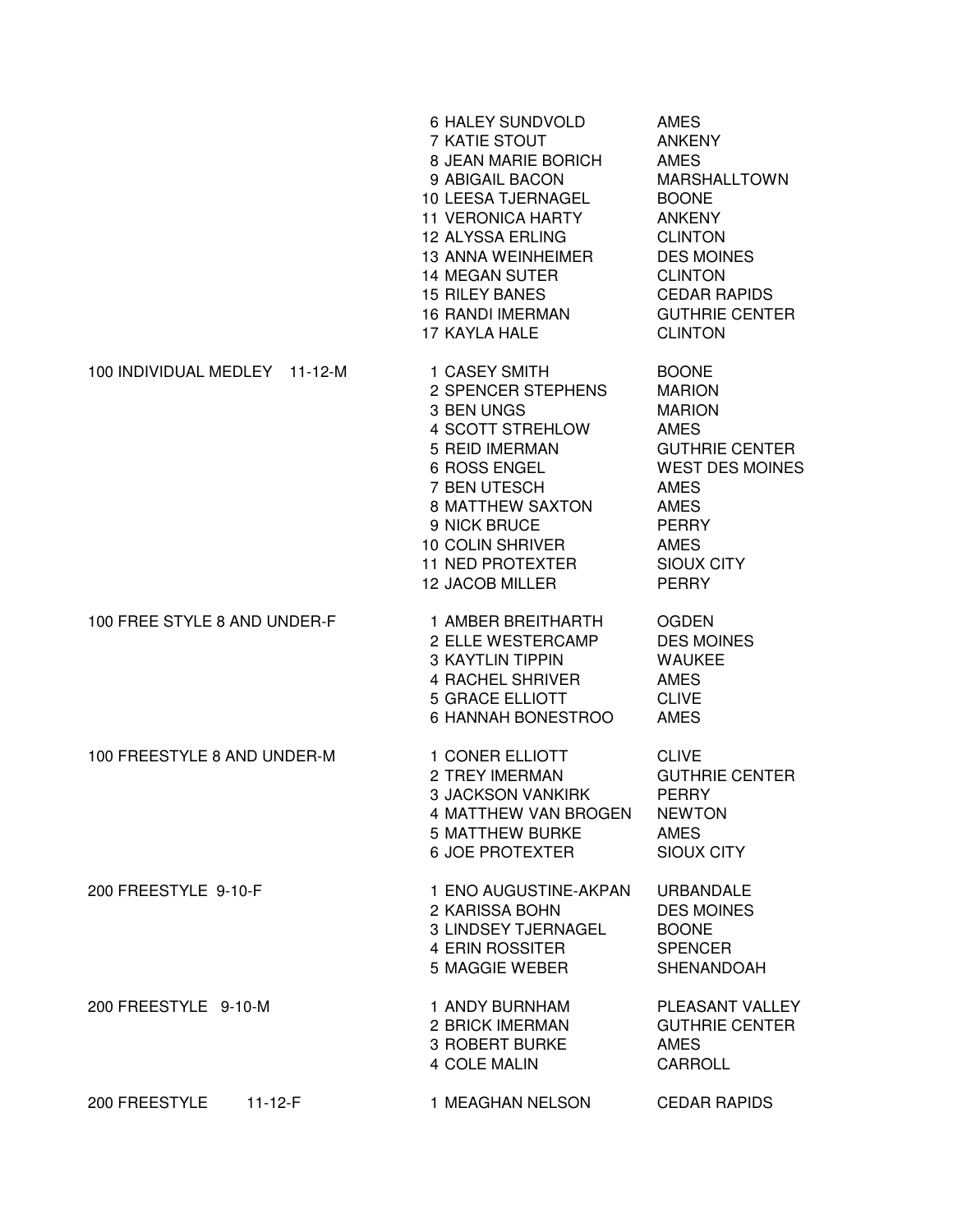|                                | 2 MAGGIE SEAMAN<br>3 HALEY SUNDVOLD<br>4 ALLISON TERWEE<br>5 MEGAN SUTER<br>6 KAYLA HALE                                                                                                                                                                               | <b>ANKENY</b><br><b>AMES</b><br><b>SPENCER</b><br><b>CLINTON</b><br><b>CLINTON</b>                                                                                                                    |
|--------------------------------|------------------------------------------------------------------------------------------------------------------------------------------------------------------------------------------------------------------------------------------------------------------------|-------------------------------------------------------------------------------------------------------------------------------------------------------------------------------------------------------|
| 200 FREESTYLE<br>$11 - 12 - M$ | 1 ROSS ENGEL<br>2 SCOTT STREHLOW<br><b>3 MATTHEW SAXTON</b><br><b>4 MATT O'CONNELL</b><br>5 REID IMERMAN<br><b>6 NED PROTEXTER</b><br>7 BEN UTESCH                                                                                                                     | <b>WEST DES MOINES</b><br><b>AMES</b><br><b>AMES</b><br><b>WEBSTER CITY</b><br><b>GUTHRIE CENTER</b><br><b>SIOUX CITY</b><br><b>AMES</b>                                                              |
| 25 BREASTSTROKE 8 AND UNDER-F  | 1 AMBER BREITHARTH<br>2 ELLE WESTERCAMP<br>3 ALEX STEPHENS<br><b>4 GRACE ELLIOTT</b><br><b>5 KAYTLIN TIPPIN</b><br>6 MADELINE BURNHAM                                                                                                                                  | <b>OGDEN</b><br><b>DES MOINES</b><br><b>MARION</b><br><b>CLIVE</b><br><b>WAUKEE</b><br>PLEASANT VALLEY                                                                                                |
| 25 BREASTSTROKE 8 AND UNDER-M  | 1 CONER ELLIOTT<br>2 BRYAN BOESEN<br>3 TRAVIS GREENWALD<br>4 KALEB WRIGHT<br>5 MATTHEW BURKE<br><b>6 JACKSON VANKIRK</b><br>7 TREY IMERMAN<br>8 JOE PROTEXTER<br>9 DAVID O'CONNELL<br>10 MATTHEW VAN BROGEN                                                            | <b>CLIVE</b><br><b>BOONE</b><br><b>TIPTON</b><br><b>PERRY</b><br><b>AMES</b><br><b>PERRY</b><br><b>GUTHRIE CENTER</b><br>SIOUX CITY<br><b>WEBSTER CITY</b><br><b>NEWTON</b>                           |
| 50 BREASTSTROKE 9-10-F         | <b>1 HEATHER TOBIAS</b><br>2 BRIANNA CARLBERG<br>3 LINDSEY TJERNAGEL<br><b>4 RACHEL CATALDO</b><br><b>5 KARLI PAYER</b><br><b>6 LAUREL PROTEXTER</b><br>8 ERIN ROSSITER<br>9 KIANA CASE<br><b>10 BECKY MILLER</b><br><b>11 MAGGIE WEBER</b><br><b>12 KATIE SPOONER</b> | <b>DES MOINES</b><br><b>STRATFORD</b><br><b>BOONE</b><br><b>CLIVE</b><br><b>LAKE CITY</b><br><b>SIOUX CITY</b><br><b>SPENCER</b><br><b>LAKE CITY</b><br><b>NEWTON</b><br>SHENANDOAH<br><b>CLINTON</b> |
| 50 BREASTSTROKE 9-10-M         | 1 KANE SEELEY<br>2 ANDY BURNHAM<br><b>3 ROBERT BURKE</b><br>4 JOSHUA BACON<br>5 CHRISTOPHER NIEBUR<br><b>6 BRIAN BACON</b><br>7 BENJAMIN WOLF                                                                                                                          | <b>PERRY</b><br>PLEASANT VALLEY<br><b>AMES</b><br><b>BOONE</b><br><b>DES MOINES</b><br><b>MARSHALLTOWN</b><br><b>CLINTON</b>                                                                          |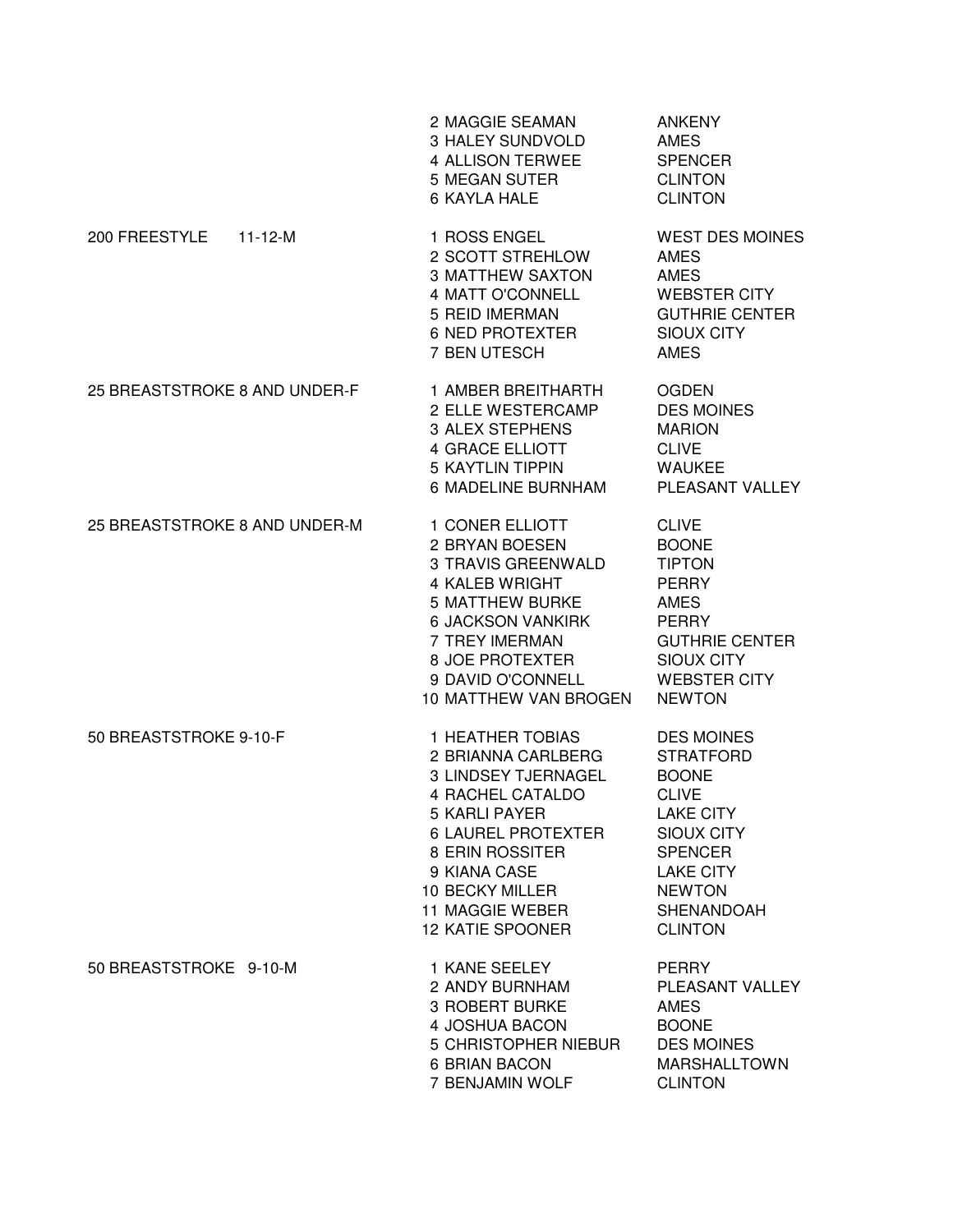| 50 BREASTSTROKE        | $11 - 12 - F$ | 1 ASHLEY DORAN<br>2 JESSICA SHEEHY<br>3 KATIE STOUT<br>4 LEESA TJERNAGEL<br><b>5 VERONICA HARTY</b><br><b>6 KAYLA RANNEY</b><br>7 JEAN MARIE BORICH<br>8 ALLISON TERWEE<br>9 ABIGAIL BACON<br><b>10 ASHLEE HUTRAS</b><br><b>11 MEGAN SUTER</b><br><b>12 RILEY BANES</b><br>13 ALYSSA ERLING<br><b>14 ANNA WEINHEIMER</b><br><b>15 KAYLA HALE</b><br>16 JENNY O'CONNELL | <b>HARLAN</b><br><b>GUTHRIE CENTER</b><br><b>ANKENY</b><br><b>BOONE</b><br><b>ANKENY</b><br><b>AMES</b><br><b>AMES</b><br><b>SPENCER</b><br><b>MARSHALLTOWN</b><br><b>CLINTON</b><br><b>CLINTON</b><br><b>CEDAR RAPIDS</b><br><b>CLINTON</b><br><b>DES MOINES</b><br><b>CLINTON</b><br><b>WEBSTER CITY</b> |
|------------------------|---------------|------------------------------------------------------------------------------------------------------------------------------------------------------------------------------------------------------------------------------------------------------------------------------------------------------------------------------------------------------------------------|------------------------------------------------------------------------------------------------------------------------------------------------------------------------------------------------------------------------------------------------------------------------------------------------------------|
| 50 BREASTSTROKE        | $11 - 12 - M$ | 1 SPENCER STEPHENS<br>2 CASEY SMITH<br>3 SCOTT STREHLOW<br><b>4 STEPHEN STARK</b><br><b>5 JACOB MILLER</b><br><b>6 MATTHEW SAXTON</b>                                                                                                                                                                                                                                  | <b>MARION</b><br><b>BOONE</b><br><b>AMES</b><br><b>AMES</b><br><b>PERRY</b><br><b>AMES</b>                                                                                                                                                                                                                 |
| 50 BREASTSTROKE        | OPEN-F        | 1 ASHLEY COFFMAN<br>2 DANIELLE PROTEXTER<br><b>3 MANDIE BARKLEY</b><br>4 NICOLE HOLST<br><b>5 KATHERINE MILLER</b><br>6 HILLARY MAHLER<br>7 KAYLA MICKELSON                                                                                                                                                                                                            | CARROLL<br><b>SIOUX CITY</b><br>FORT DODGE<br><b>CLARE</b><br><b>NEWTON</b><br><b>PERRY</b><br><b>CLINTON</b>                                                                                                                                                                                              |
| 50 BREASTSTROKE OPEN-M |               | 1 DANNY HARTY<br>2 KYLE SLOSS<br>3 CURT BENKENDORF<br>4 C.J. STREHLOW<br>5 BRYAN HILL<br><b>6 SEAN WARLICK</b><br>7 DARREN BACON<br>8 ANDREW MILLER<br>9 BLAKE CAVANAGH                                                                                                                                                                                                | <b>ANKENY</b><br><b>GUTHRIE CENTER</b><br><b>CLEAR LAKE</b><br><b>AMES</b><br>WEST DES MOINES<br>FORT DODGE<br><b>MARSHALLTOWN</b><br><b>NEWTON</b><br><b>WILLIAMS</b>                                                                                                                                     |
| 100 BACKSTROKE 13-14-F |               | 1 JESSICA CARY<br>2 KELLY MCCULLOUGH<br><b>3 JORDAN BANES</b><br><b>4 DANIELLE PROTEXTER</b><br>5 ANJA DEKKERS<br>6 IME AUGUSTINE-AKPAN<br>7 ERICA POST<br>8 CARRIE HALE<br>9 HEATHER ROSE BRUCE<br><b>10 HAILEY KERSHNER</b>                                                                                                                                          | <b>WEST DES MOINES</b><br><b>SPENCER</b><br><b>CEDAR RAPIDS</b><br><b>SIOUX CITY</b><br><b>AMES</b><br><b>URBANDALE</b><br><b>HUMBOLDT</b><br><b>CLINTON</b><br><b>PERRY</b><br><b>CLINTON</b>                                                                                                             |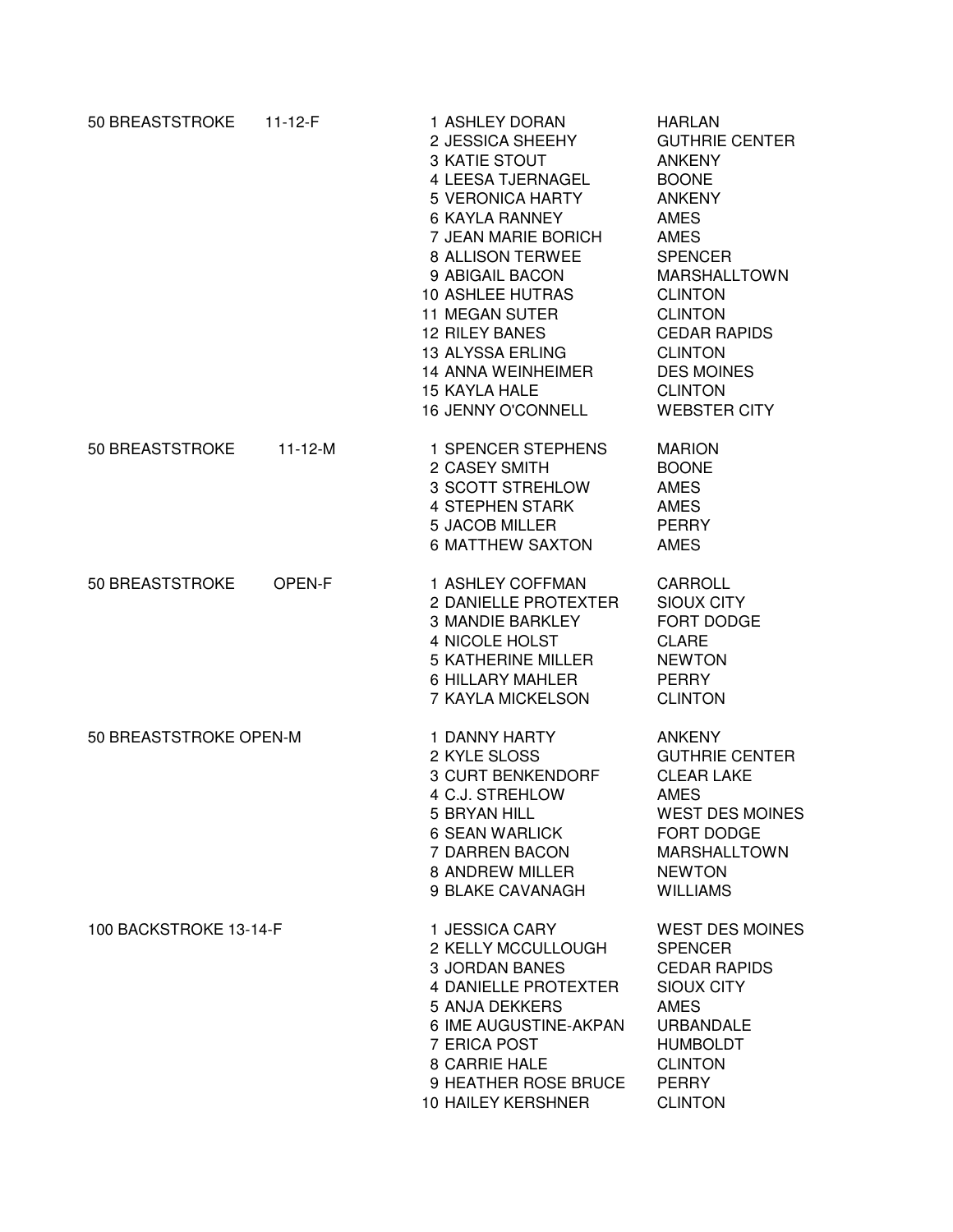|                        | <b>11 KAYLA MICKELSON</b>                                                                                                                                                                                                | <b>CLINTON</b>                                                                                                                                                                                                        |
|------------------------|--------------------------------------------------------------------------------------------------------------------------------------------------------------------------------------------------------------------------|-----------------------------------------------------------------------------------------------------------------------------------------------------------------------------------------------------------------------|
| 100 BACKSTROKE 13-14-M | 1 BEN ROGAN<br>2 BRYAN HILL<br>3 SEAN HAGAN                                                                                                                                                                              | <b>ANKENY</b><br><b>WEST DES MOINES</b><br><b>BOONE</b>                                                                                                                                                               |
| 100 BACKSTROKE 15-18-F | 1 BETSY WILDMAN<br>2 JESSICA SHOLLEY<br>3 BECCA MOELLER<br>4 JESSICA NEMECHEK<br>5 ALLISON MCALPIN<br>6 ALYSSA BOWMAN<br>7 ELIZABETH WEINHEIMER                                                                          | <b>BONDURANT</b><br><b>PERRY</b><br><b>CEDAR RAPIDS</b><br>FORT DODGE<br><b>CLARINDA</b><br><b>SWISHER</b><br><b>DES MOINES</b>                                                                                       |
| 100 BACKSTROKE 15-18-M | 1 ANDREW VAN METER<br>2 DANNY HARTY<br>3 SCOTT WEINHEIMER<br>4 CHRIS HAGAN<br><b>5 CHARLIE HANE</b><br><b>6 RICKY PHILLIPS</b><br>7 ZACH STANLEY                                                                         | AMES<br><b>ANKENY</b><br><b>DES MOINES</b><br><b>BOONE</b><br><b>JEFFERSON</b><br><b>HUMBOLDT</b><br>FORT DODGE                                                                                                       |
| 100 FREESTYLE 13-14-F  | 1 ANN MCMINIMEE<br>2 JORDAN BANES<br>3 LARAH THORGAARD<br>4 IME AUGUSTINE-AKPAN<br>5 ANJA DEKKERS<br>6 MANDIE BARKLEY<br>7 CASSIDY APPLEGATE<br>8 HEATHER ROSE BRUCE<br>9 HAILEY KERSHNER<br><b>10 KAYLA MICKELSON</b>   | <b>CARROLL</b><br><b>CEDAR RAPIDS</b><br><b>AMES</b><br><b>URBANDALE</b><br><b>AMES</b><br>FORT DODGE<br><b>URBANDALE</b><br><b>PERRY</b><br><b>CLINTON</b><br><b>CLINTON</b>                                         |
| 100 FREESTYLE 13-14-M  | 1 BEN ROGAN<br>2 JEFF OELERICH<br>3 KYLE SLOSS<br><b>4 BRYAN HILL</b><br>5 IAN WARLICK<br><b>6 TAYLOR NYSTROM</b><br>7 SEAN HAGAN<br>8 JEREMIAH LANDON<br>9 DARREN BACON<br><b>10 BLAKE CAVANAGH</b><br>11 ANDREW MILLER | <b>ANKENY</b><br><b>DES MOINES</b><br><b>GUTHRIE CENTER</b><br><b>WEST DES MOINES</b><br><b>FORT DODGE</b><br><b>BOONE</b><br><b>BOONE</b><br><b>PELLA</b><br><b>MARSHALLTOWN</b><br><b>WILLIAMS</b><br><b>NEWTON</b> |
| 100 FREESTYLE 15-18-F  | 1 CHRISTINA DOWD<br>2 ASHLEY COFFMAN<br>3 BETSY WILDMAN<br>4 ALYSSA BOWMAN<br>4 JESSICA SHOLLEY<br>6 BECCA MOELLER<br>7 ALLISON MCALPIN                                                                                  | <b>PERRY</b><br>CARROLL<br><b>BONDURANT</b><br><b>SWISHER</b><br><b>PERRY</b><br><b>CEDAR RAPIDS</b><br><b>CLARINDA</b>                                                                                               |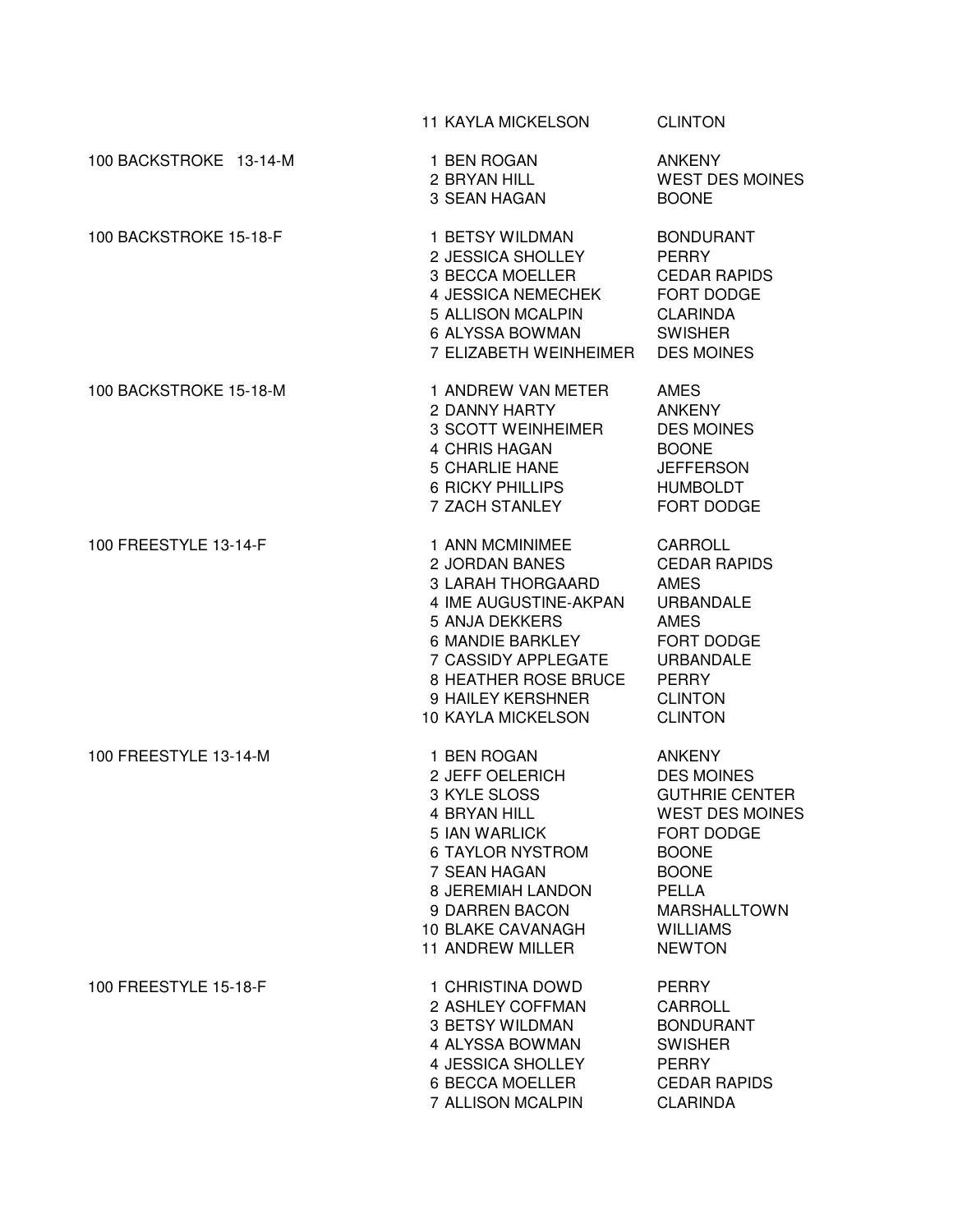|                               | 8 HILLARY MAHLER<br>9 KIRSTEN TOWNE<br>10 ELIZABETH WEINHEIMER                                                                                                                                                                                                         | <b>PERRY</b><br><b>GOWRIE</b><br><b>DES MOINES</b>                                                                                                                                                                     |
|-------------------------------|------------------------------------------------------------------------------------------------------------------------------------------------------------------------------------------------------------------------------------------------------------------------|------------------------------------------------------------------------------------------------------------------------------------------------------------------------------------------------------------------------|
| 100 FREESTYLE 15-18-M         | 1 ANDREW VAN METER<br>2 CHRIS HAGAN<br><b>3 MICHAEL SHRIVER</b><br>4 CHRISTOPHER LANDON<br><b>5 CHARLIE HANE</b><br>6 CURT BENKENDORF<br>7 C.J. STREHLOW<br>8 NICK STANLEY<br>9 SEAN WARLICK<br>10 SCOTT WEINHEIMER<br><b>11 SAM SWINTON</b><br><b>12 ZACH STANLEY</b> | <b>AMES</b><br><b>BOONE</b><br><b>AMES</b><br><b>PELLA</b><br><b>JEFFERSON</b><br><b>CLEAR LAKE</b><br><b>AMES</b><br><b>FORT DODGE</b><br><b>FORT DODGE</b><br><b>DES MOINES</b><br><b>MARSHALLTOWN</b><br>FORT DODGE |
| 200 INDIVIDUAL MEDLEY 13-14-F | 1 KELLY MCCULLOUGH<br>2 JESSICA CARY<br><b>3 ANJA DEKKERS</b><br>4 JORDAN BANES<br>5 IME AUGUSTINE-AKPAN<br><b>6 CARRIE HALE</b>                                                                                                                                       | <b>SPENCER</b><br><b>WEST DES MOINES</b><br><b>AMES</b><br><b>CEDAR RAPIDS</b><br><b>URBANDALE</b><br><b>CLINTON</b>                                                                                                   |
| 200 INDIVIDUAL MEDLEY 13-14-M | 1 SEAN HAGAN<br>2 IAN WARLICK<br><b>3 DARREN BACON</b>                                                                                                                                                                                                                 | <b>BOONE</b><br>FORT DODGE<br><b>MARSHALLTOWN</b>                                                                                                                                                                      |
| 200 INDIVIDUAL MEDLEY 15-18-F | 1 JESSICA SHOLLEY<br>2 ALYSSA BOWMAN<br>3 BECCA MOELLER<br><b>4 KIRSTEN TOWNE</b><br><b>5 KATHERINE MILLER</b>                                                                                                                                                         | <b>PERRY</b><br><b>SWISHER</b><br><b>CEDAR RAPIDS</b><br><b>GOWRIE</b><br><b>NEWTON</b>                                                                                                                                |
| 200 INDIVIDUAL MEDLEY 15-18-M | 1 DANNY HARTY<br>2 CHARLIE HANE<br>3 SAM SWINTON                                                                                                                                                                                                                       | <b>ANKENY</b><br><b>JEFFERSON</b><br><b>MARSHALLTOWN</b>                                                                                                                                                               |
| 50 BUTTERFLY<br>OPEN-F        | 1 CHRISTINA DOWD<br>2 ANN MCMINIMEE<br>3 JESSICA CARY<br>4 DANIELLE PROTEXTER<br><b>5 JESSICA NEMECHEK</b><br>6 ERICA POST<br>7 HILLARY MAHLER<br>8 ELIZABETH WEINHEIMER<br>9 KATHERINE MILLER                                                                         | <b>PERRY</b><br>CARROLL<br><b>WEST DES MOINES</b><br><b>SIOUX CITY</b><br>FORT DODGE<br><b>HUMBOLDT</b><br><b>PERRY</b><br><b>DES MOINES</b><br><b>NEWTON</b>                                                          |
| 50 BUTTERFLY OPEN-M           | 1 ANDREW VAN METER<br>2 CHRIS HAGAN<br>3 BEN ROGAN<br>4 RICKY PHILLIPS                                                                                                                                                                                                 | <b>AMES</b><br><b>BOONE</b><br><b>ANKENY</b><br><b>HUMBOLDT</b>                                                                                                                                                        |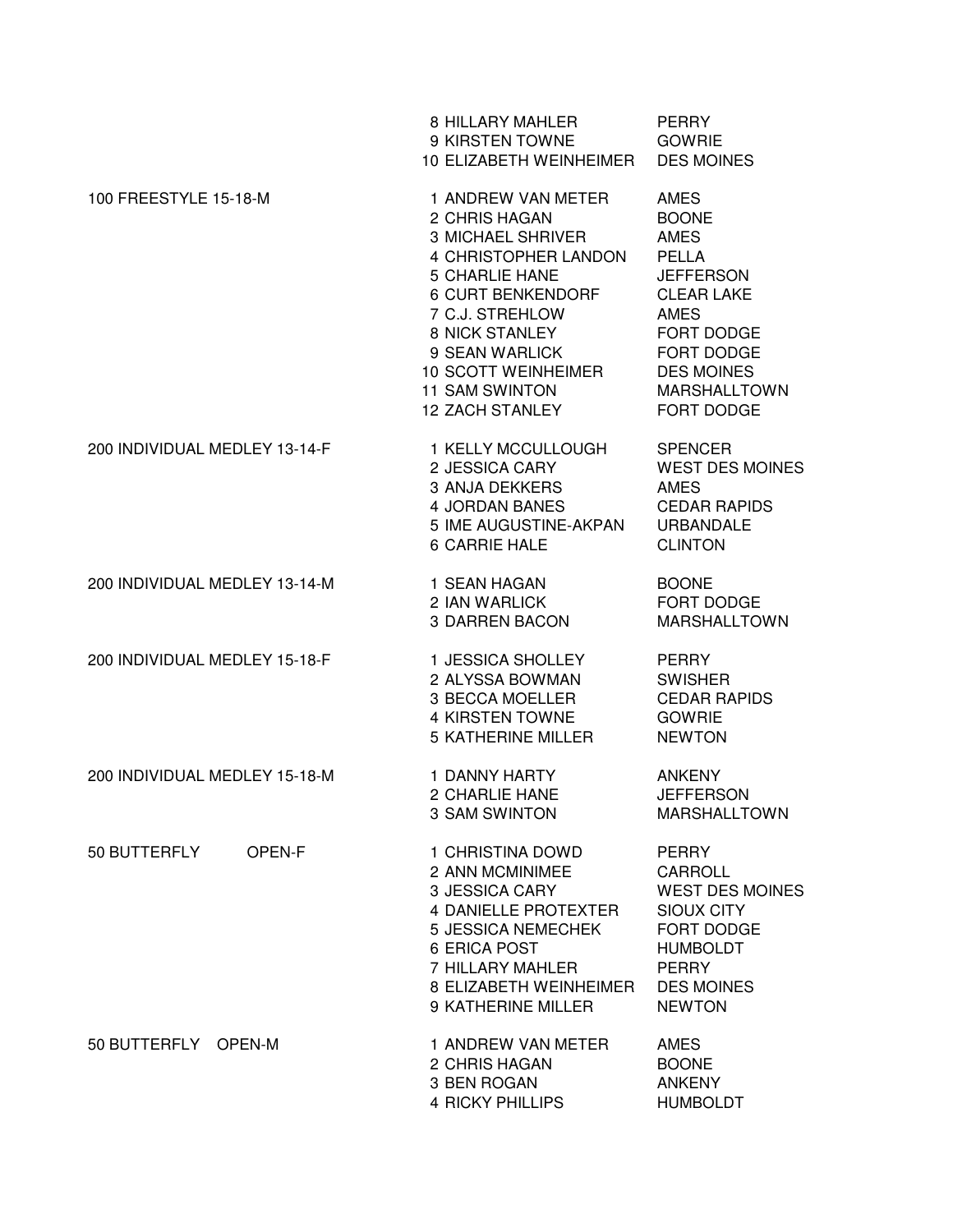|                            | 5 KYLE SLOSS<br>6 SEAN WARLICK<br>7 MICHAEL SHRIVER<br>8 SAM SWINTON<br>9 IAN WARLICK<br><b>10 BLAKE CAVANAGH</b><br>11 ANDREW MILLER                                                                         | <b>GUTHRIE CENTER</b><br>FORT DODGE<br><b>AMES</b><br><b>MARSHALLTOWN</b><br>FORT DODGE<br><b>WILLIAMS</b><br><b>NEWTON</b>                                               |
|----------------------------|---------------------------------------------------------------------------------------------------------------------------------------------------------------------------------------------------------------|---------------------------------------------------------------------------------------------------------------------------------------------------------------------------|
| 500 FREESTYLE 13-14-F      | 1 KELLY MCCULLOUGH<br>2 CARRIE HALE<br>3 NICOLE HOLST                                                                                                                                                         | <b>SPENCER</b><br><b>CLINTON</b><br><b>CLARE</b>                                                                                                                          |
| 500 FREESTYLE 13-14-M      | 1 JEFF OELERICH                                                                                                                                                                                               | <b>DES MOINES</b>                                                                                                                                                         |
| 500 FREESTYLE 15-18-F      | 1 BETSY WILDMAN<br>2 ASHLEY COFFMAN<br>3 KIRSTEN TOWNE                                                                                                                                                        | <b>BONDURANT</b><br>CARROLL<br><b>GOWRIE</b>                                                                                                                              |
| 500 FREESTYLE 15-18-M      | 1 CURT BENKENDORF<br>2 CHRISTOPHER LANDON<br><b>3 NICK STANLEY</b><br><b>4 RICKY PHILLIPS</b>                                                                                                                 | <b>CLEAR LAKE</b><br><b>PELLA</b><br>FORT DODGE<br><b>HUMBOLDT</b>                                                                                                        |
| 25 BUTTERFLY 8 AND UNDER-F | 1 AMBER BREITHARTH<br>2 ELLE WESTERCAMP<br><b>4 GRACE ELLIOTT</b><br><b>5 RACHEL SHRIVER</b><br>6 MADELINE BURNHAM<br>7 HANNAH BONESTROO<br>8 ALEX STEPHENS<br>9 DANIELLE OLSON                               | <b>OGDEN</b><br><b>DES MOINES</b><br><b>CLIVE</b><br><b>AMES</b><br>PLEASANT VALLEY<br><b>AMES</b><br><b>MARION</b><br><b>PERRY</b>                                       |
| 25 BUTTERFLY 8 AND UNDER-M | 1 CONER ELLIOTT<br>2 TREY IMERMAN<br>3 BRYAN BOESEN<br>4 KALEB WRIGHT<br><b>5 JACKSON VANKIRK</b><br><b>6 MATTHEW BURKE</b><br><b>7 DICKIE RUSSELL</b><br>8 TOMMY MILLER<br>9 JOE PROTEXTER<br>10 JAKE WAHLIN | <b>CLIVE</b><br><b>GUTHRIE CENTER</b><br><b>BOONE</b><br><b>PERRY</b><br><b>PERRY</b><br>AMES<br><b>MARSHALLTOWN</b><br><b>NEWTON</b><br><b>SIOUX CITY</b><br><b>AMES</b> |
| 50 BACKSTROKE 8 AND UNDER  | 1 ELLE WESTERCAMP<br>2 AMBER BREITHARTH<br><b>3 KAYTLIN TIPPIN</b><br>4 ALEX STEPHENS<br><b>5 GRACE ELLIOTT</b><br>6 MADELINE BURNHAM<br><b>7 CASSIE SEAMAN</b><br>8 DANIELLE OLSON<br>9 HANNAH BONESTROO     | <b>DES MOINES</b><br><b>OGDEN</b><br><b>WAUKEE</b><br><b>MARION</b><br><b>CLIVE</b><br>PLEASANT VALLEY<br><b>ANKENY</b><br><b>PERRY</b><br><b>AMES</b>                    |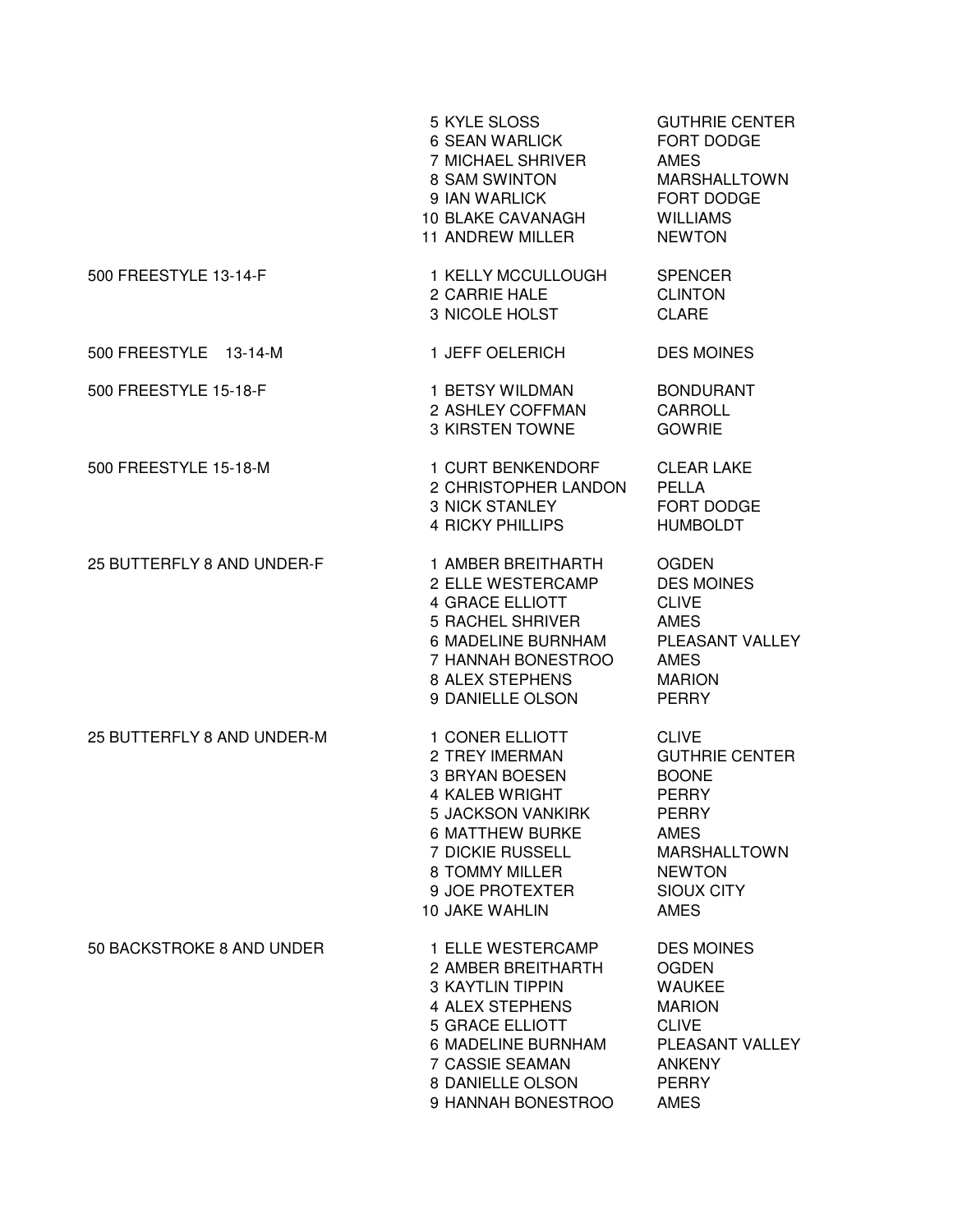|                                     | 10 LARKYN ALDRICH                                                                                                                                                                                                                                                                                                                                                             | <b>VINTON</b>                                                                                                                                                                                                                                                         |
|-------------------------------------|-------------------------------------------------------------------------------------------------------------------------------------------------------------------------------------------------------------------------------------------------------------------------------------------------------------------------------------------------------------------------------|-----------------------------------------------------------------------------------------------------------------------------------------------------------------------------------------------------------------------------------------------------------------------|
| 50 BUTTERFLY 9-10-F                 | 1 ENO AUGUSTINE-AKPAN<br>2 SARAH BECK<br>3 TESS HAWLEY<br>4 ERIN ROSSITER<br><b>5 JACKIE BLEICH</b><br>6 LINDSEY TJERNAGEL<br>7 KARLI PAYER<br>8 LAUREL PROTEXTER                                                                                                                                                                                                             | <b>URBANDALE</b><br><b>DES MOINES</b><br><b>AMES</b><br><b>SPENCER</b><br><b>DAKOTA CITY</b><br><b>BOONE</b><br><b>LAKE CITY</b><br><b>SIOUX CITY</b>                                                                                                                 |
| 50 BUTTERFLY 9-10-M                 | 1 ANDY BURNHAM<br>2 BRICK IMERMAN<br>3 CHRISTOPHER NIEBUR<br>4 COLE MALIN<br>5 ROBERT BURKE<br>6 MATT BURNHAM<br>7 LUUK DEKKERS<br>8 BENJAMIN WOLF<br>9 WEI-HSIAG WENG<br><b>10 DUSTIN SMITH</b>                                                                                                                                                                              | PLEASANT VALLEY<br><b>GUTHRIE CENTER</b><br><b>DES MOINES</b><br>CARROLL<br><b>AMES</b><br>PLEASANT VALLEY<br><b>AMES</b><br><b>CLINTON</b><br><b>AMES</b><br><b>BOONE</b>                                                                                            |
| <b>25 BACKSTROKE</b><br>8 AND UNDER | 1 CONER ELLIOTT<br>2 TREY IMERMAN<br><b>3 MATTHEW THOMA</b><br><b>4 BRYAN BOESEN</b><br>5 TRAVIS GREENWALD<br>6 KALEB WRIGHT<br>7 JACKSON VANKIRK<br>8 MATTHEW VAN BROGEN<br>9 MATTHEW BURKE<br>10 MITCHELL HEINZEROTH<br><b>11 JOE PROTEXTER</b><br><b>12 DICKIE RUSSELL</b><br><b>13 MICHAEL STARK</b><br><b>14 TOMMY MILLER</b><br>15 SAMUEL WOLF<br><b>16 JAKE WAHLIN</b> | <b>CLIVE</b><br><b>GUTHRIE CENTER</b><br><b>NEWTON</b><br><b>BOONE</b><br><b>TIPTON</b><br><b>PERRY</b><br><b>PERRY</b><br><b>NEWTON</b><br>AMES<br><b>AMES</b><br>SIOUX CITY<br><b>MARSHALLTOWN</b><br><b>AMES</b><br><b>NEWTON</b><br><b>CLINTON</b><br><b>AMES</b> |
| 50 BACKSTROKE 9-10                  | 1 ENO AUGUSTINE-AKPAN<br>2 SARAH BECK<br><b>3 ERIN ROSSITER</b><br>4 NICKI BOGAARD<br><b>5 KAITLIN UNGS</b><br>6 KATIE SPOONER<br>7 LINDSEY TJERNAGEL<br><b>8 JACKIE BLEICH</b><br>9 LAUREL PROTEXTER                                                                                                                                                                         | <b>URBANDALE</b><br><b>DES MOINES</b><br><b>SPENCER</b><br><b>PELLA</b><br><b>MARION</b><br><b>CLINTON</b><br><b>BOONE</b><br><b>DAKOTA CITY</b><br><b>SIOUX CITY</b>                                                                                                 |
| 50 BUTTERFLY 11-12-F                | 1 JESSICA SHEEHY<br>2 KALEE HOBSON<br>3 KRISTA TIPPIN                                                                                                                                                                                                                                                                                                                         | <b>GUTHRIE CENTER</b><br><b>DES MOINES</b><br><b>WAUKEE</b>                                                                                                                                                                                                           |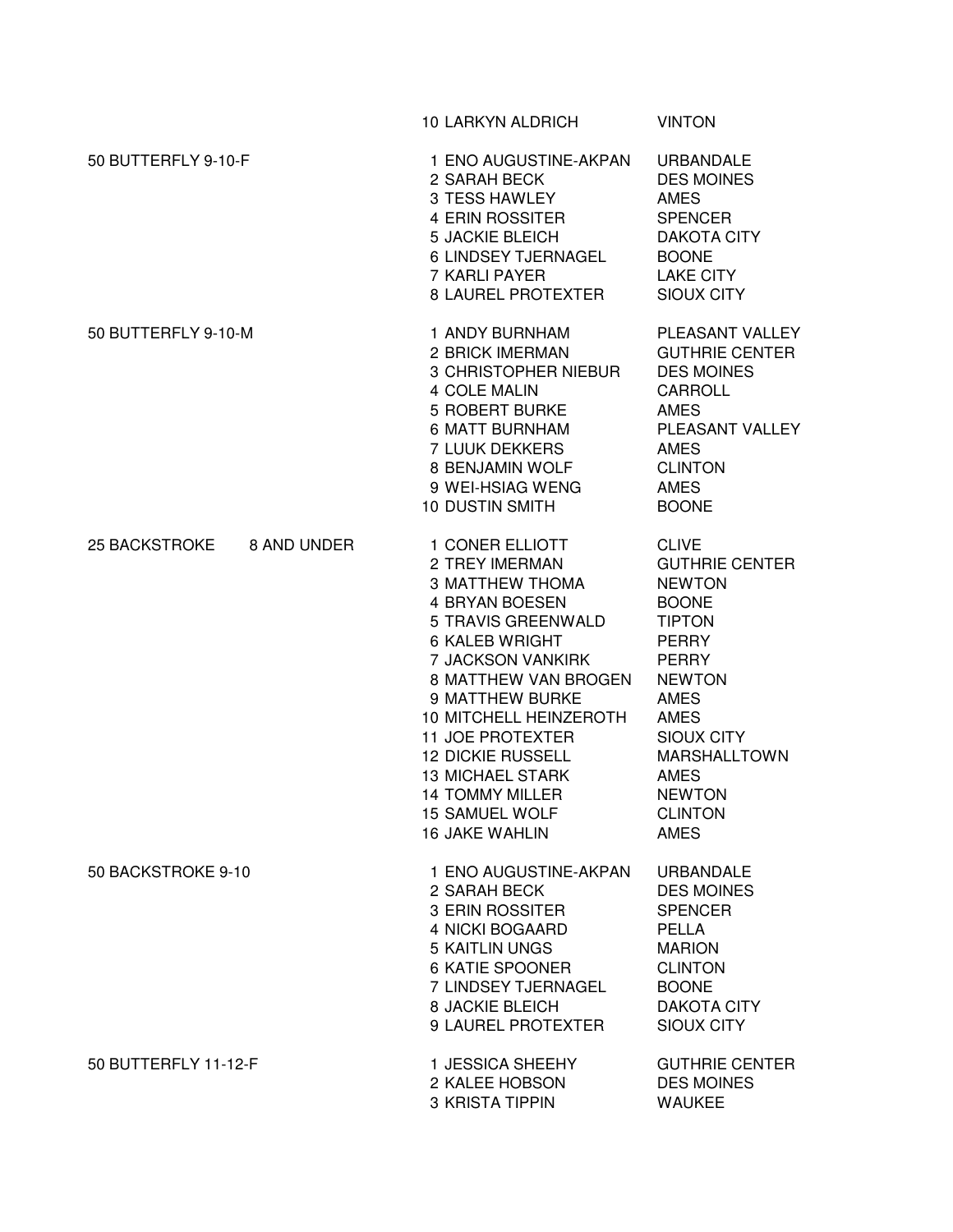|                             | <b>4 KATELYN POST</b><br>5 ASHLEY DORAN<br><b>6 KRISTIN WHEATER</b><br>7 MAGGIE SEAMAN<br>8 MEAGHAN NELSON<br>9 HALEY SUNDVOLD<br><b>10 VERONICA HARTY</b><br><b>11 KATIE STOUT</b><br><b>12 LEESA TJERNAGEL</b><br><b>13 ANNA WEINHEIMER</b><br><b>14 RILEY BANES</b><br><b>15 RANDI IMERMAN</b><br><b>16 MEGAN SUTER</b><br>17 KAYLA HALE<br><b>18 ALYSSA ERLING</b>       | <b>HUMBOLDT</b><br><b>HARLAN</b><br><b>CLIVE</b><br><b>ANKENY</b><br><b>CEDAR RAPIDS</b><br>AMES<br><b>ANKENY</b><br><b>ANKENY</b><br><b>BOONE</b><br><b>DES MOINES</b><br><b>CEDAR RAPIDS</b><br><b>GUTHRIE CENTER</b><br><b>CLINTON</b><br><b>CLINTON</b><br><b>CLINTON</b>                  |
|-----------------------------|------------------------------------------------------------------------------------------------------------------------------------------------------------------------------------------------------------------------------------------------------------------------------------------------------------------------------------------------------------------------------|------------------------------------------------------------------------------------------------------------------------------------------------------------------------------------------------------------------------------------------------------------------------------------------------|
| 50 BACKSTROKE 9-10          | 1 COLE MALIN<br>2 BRICK IMERMAN<br>3 ANDY BURNHAM<br>4 MATT BURNHAM<br><b>5 ROBERT BURKE</b><br>6 BENJAMIN WOLF<br>7 DUSTIN SMITH<br>8 WEI-HSIAG WENG<br>9 LUUK DEKKERS                                                                                                                                                                                                      | <b>CARROLL</b><br><b>GUTHRIE CENTER</b><br>PLEASANT VALLEY<br>PLEASANT VALLEY<br><b>AMES</b><br><b>CLINTON</b><br><b>BOONE</b><br><b>AMES</b><br><b>AMES</b>                                                                                                                                   |
| 50 BUTTERFLY 11-12-M        | 1 CASEY SMITH<br>2 BEN UNGS<br>3 SPENCER STEPHENS<br>4 SCOTT STREHLOW<br>5 BEN UTESCH<br>6 REID IMERMAN<br>7 ROSS ENGEL<br>8 NICK BRUCE<br>9 NED PROTEXTER                                                                                                                                                                                                                   | <b>BOONE</b><br><b>MARION</b><br><b>MARION</b><br><b>AMES</b><br><b>AMES</b><br><b>GUTHRIE CENTER</b><br><b>WEST DES MOINES</b><br><b>PERRY</b><br><b>SIOUX CITY</b>                                                                                                                           |
| 25 BACKSTROKE 8 AND UNDER-W | 1 JESSICA SHEEHY<br>2 ASHLEY DORAN<br>3 KATELYN POST<br><b>4 KRISTIN WHEATER</b><br><b>5 KRISTA TIPPIN</b><br>6 MEAGHAN NELSON<br>7 MAGGIE SEAMAN<br>8 KALEE HOBSON<br>9 ALLISON TERWEE<br>10 HALEY SUNDVOLD<br><b>11 STEPHANIE ATKINS</b><br><b>12 VERONICA HARTY</b><br>13 LEESA TJERNAGEL<br><b>14 ASHLEE HUTRAS</b><br><b>15 STEPHANIE KOCH</b><br><b>16 KATIE STOUT</b> | <b>GUTHRIE CENTER</b><br><b>HARLAN</b><br><b>HUMBOLDT</b><br><b>CLIVE</b><br><b>WAUKEE</b><br><b>CEDAR RAPIDS</b><br><b>ANKENY</b><br><b>DES MOINES</b><br><b>SPENCER</b><br><b>AMES</b><br><b>ALTOONA</b><br><b>ANKENY</b><br><b>BOONE</b><br><b>CLINTON</b><br><b>BOONE</b><br><b>ANKENY</b> |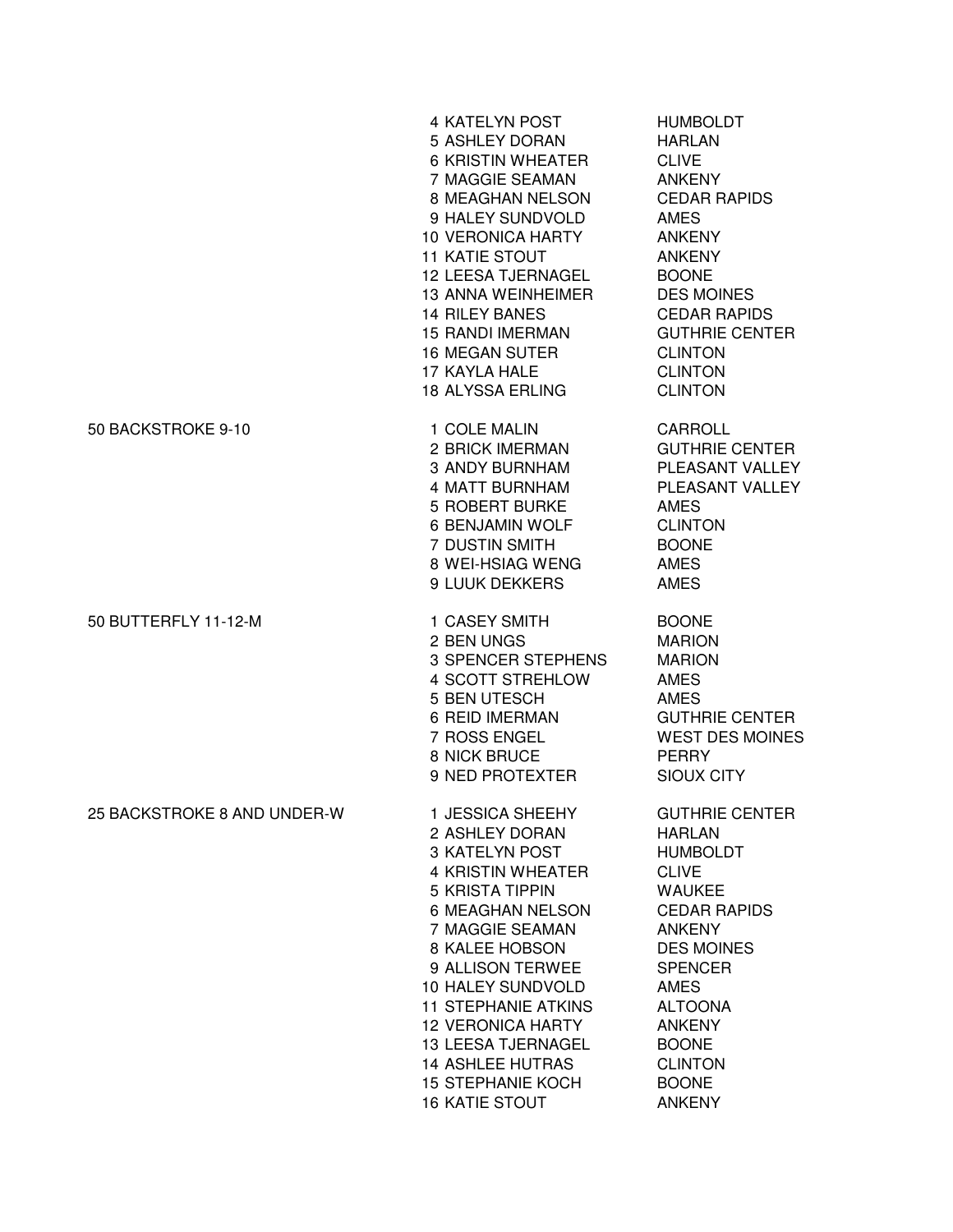|                             | 17 ALYSSA ERLING<br><b>18 ANNA WEINHEIMER</b><br><b>19 KAYLA HALE</b><br>20 RANDI IMERMAN<br>21 RILEY BANES<br>22 MEGAN SUTER<br>23 MALLORY HEINZEROTH                                                                                                                                                                           | <b>CLINTON</b><br><b>DES MOINES</b><br><b>CLINTON</b><br><b>GUTHRIE CENTER</b><br><b>CEDAR RAPIDS</b><br><b>CLINTON</b><br><b>AMES</b>                                                                                        |
|-----------------------------|----------------------------------------------------------------------------------------------------------------------------------------------------------------------------------------------------------------------------------------------------------------------------------------------------------------------------------|-------------------------------------------------------------------------------------------------------------------------------------------------------------------------------------------------------------------------------|
| 25 BACKSTROKE 8 AND UNDER-M | 1 CASEY SMITH<br>2 SPENCER STEPHENS<br><b>3 REID IMERMAN</b><br><b>4 NED PROTEXTER</b><br>5 NICK BRUCE<br>6 ROSS ENGEL<br>7 NATHAN POTRATZ<br>8 BEN UTESCH<br>9 COLIN SHRIVER                                                                                                                                                    | <b>BOONE</b><br><b>MARION</b><br><b>GUTHRIE CENTER</b><br><b>SIOUX CITY</b><br><b>PERRY</b><br><b>WEST DES MOINES</b><br><b>CLINTON</b><br><b>AMES</b><br><b>AMES</b>                                                         |
| 50 BACKSTROKE 9-10-W        | 1 AMBER BREITHARTH<br>2 ELLE WESTERCAMP<br><b>3 RACHEL SHRIVER</b><br><b>4 KAYTLIN TIPPIN</b><br><b>5 ALEX STEPHENS</b><br><b>6 GRACE ELLIOTT</b><br>7 MADELINE BURNHAM<br>8 HANNAH BONESTROO<br>9 CASSIE SEAMAN                                                                                                                 | <b>OGDEN</b><br><b>DES MOINES</b><br><b>AMES</b><br><b>WAUKEE</b><br><b>MARION</b><br><b>CLIVE</b><br>PLEASANT VALLEY<br><b>AMES</b><br><b>ANKENY</b>                                                                         |
| 50 BACKSTROKE 9-10-M        | 1 CONER ELLIOTT<br>2 MATTHEW THOMA<br><b>3 BRYAN BOESEN</b><br><b>4 JACKSON VANKIRK</b><br>5 TRAVIS GREENWALD<br><b>6 TREY IMERMAN</b><br>7 MATTHEW VAN BROGEN<br><b>8 MICHAEL STARK</b><br>9 MATTHEW BURKE<br>10 MITCHELL HEINZEROTH<br><b>11 JOE PROTEXTER</b><br><b>12 DICKIE RUSSELL</b><br>13 JAKE WAHLIN<br>14 SAMUEL WOLF | <b>CLIVE</b><br><b>NEWTON</b><br><b>BOONE</b><br><b>PERRY</b><br><b>TIPTON</b><br><b>GUTHRIE CENTER</b><br><b>NEWTON</b><br><b>AMES</b><br>AMES<br>AMES<br>SIOUX CITY<br><b>MARSHALLTOWN</b><br><b>AMES</b><br><b>CLINTON</b> |
| 50 BACKSTROKE 11-12-F       | 1 ENO AUGUSTINE-AKPAN<br>2 SARAH BECK<br>3 LINDSEY TJERNAGEL<br>4 ERIN ROSSITER<br>5 TESS HAWLEY<br><b>6 JACKIE BLEICH</b><br>7 NICKI BOGAARD<br>8 BECKY MILLER<br>9 KATIE SPOONER                                                                                                                                               | <b>URBANDALE</b><br><b>DES MOINES</b><br><b>BOONE</b><br><b>SPENCER</b><br><b>AMES</b><br><b>DAKOTA CITY</b><br><b>PELLA</b><br><b>NEWTON</b><br><b>CLINTON</b>                                                               |